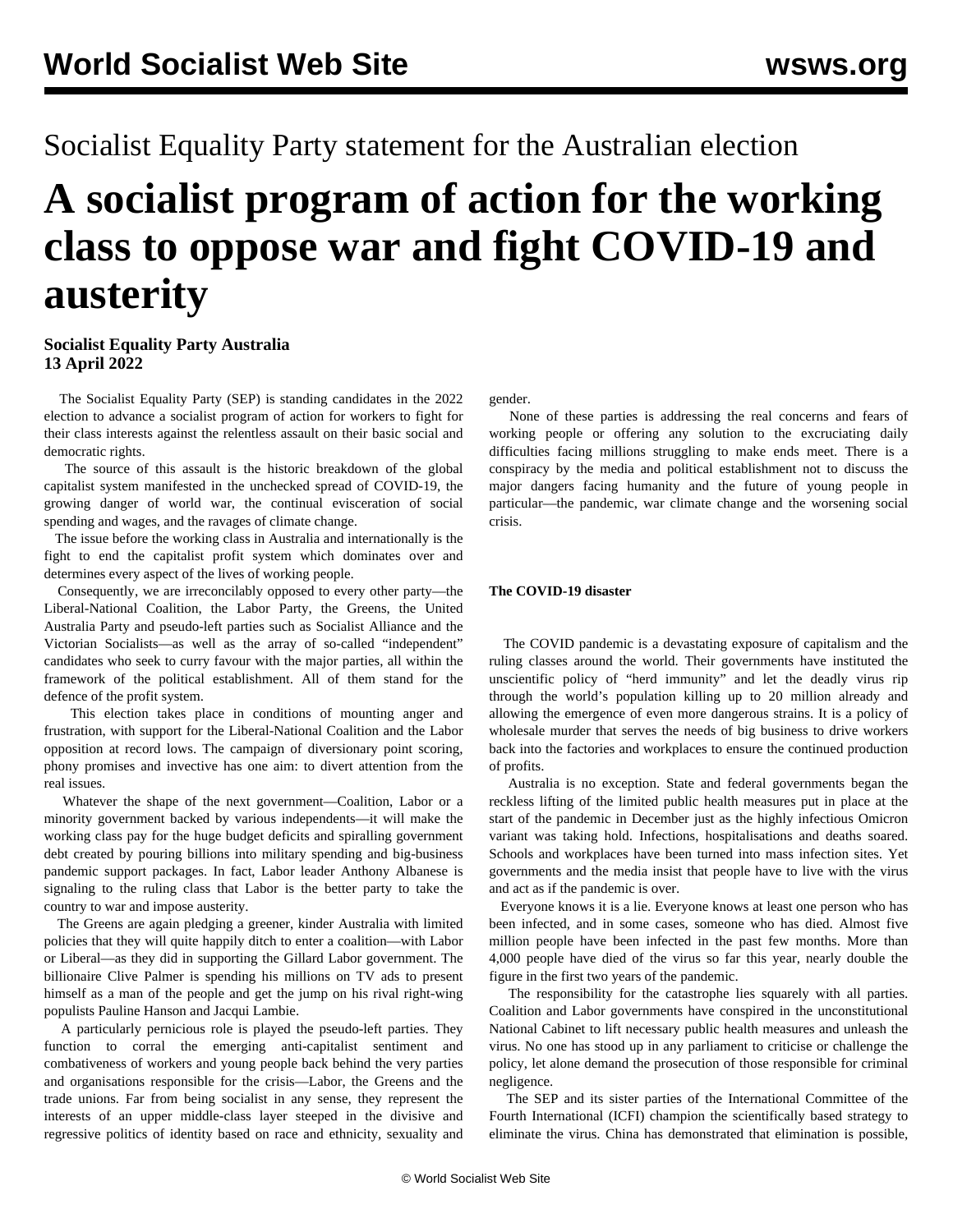but it cannot be achieved in one country. Internationally-coordinated public health measures are needed.

#### **The rising danger of nuclear war**

 Workers have a growing sense of foreboding as they watch nucleararmed powers go head-to-head in Ukraine. Many are distrustful of the daily deluge of propaganda demonising Russian President Vladimir Putin while portraying the right-wing Ukrainian President Volodymyr Zelensky as the defender of freedom and democracy. We have seen it all before—in the US-led wars in the Balkans, Afghanistan, Iraq, Syria and Libya.

 What is behind the US drive to war with Russia? In response to the global breakdown of capitalism, the ruling classes everywhere have only one solution: war against their rivals and class war against the working class.

 The most acute expression of the crisis lies at the very heart of world imperialism in Washington. Confronting social and political turmoil at home, the Biden administration has brought forward longstanding plans to subordinate Russia and also China in order to arrest America's historic decline. It has deliberately goaded Putin into a reactionary and reckless war, calculating it will create chaos in Moscow and facilitate the breakup and US domination of Russia. The chief responsibility for this war rests squarely with the US and its allies that are funneling mountains of arms into Ukraine.

 At the same time, the US has not let up pressure, threats and provocations against China in which Australia is playing a central role. The Morrison government with Labor's full support joined the AUKUS pact with the US and United Kingdom last September. The military are now acquiring nuclear-powered attack submarines and hypersonic missile. There is bipartisan support for a military budget of over \$600 billion this decade. Who will pay this gargantuan sum? Inevitably it will be the working class.

 The SEP and the ICFI oppose the Russian invasion of Ukraine, not from the standpoint of supporting the NATO puppet Zelensky, but because it is sowing divisions between Ukrainian and Russian workers. Only a unified anti-war movement of the international working class can halt this reckless plunge towards a nuclear catastrophe. Having sacrificed millions of lives to COVID, the US and its allies will not hesitate to kill many millions more in a nuclear conflagration to prosecute their interests.

#### **Oppose the agenda of austerity**

 An immense gulf exists between working people and the world inhabited by politicians, media personalities and trade union functionaries who rub shoulders with corporate executives and billionaires. They have no idea what it is like to face the excruciating choices between paying the rent or mortgage, seeing a doctor or putting food on the table.

 There are literally two Australias. Last year the wealth of the richest 250 Australians increased by \$50 billion, to a staggering \$520 billion, while wages stagnated, unemployment became more uncertain and government pensions and benefits declined in real terms.

 This situation will only get worse. Inflation is rising around the world, including in Australia, driven by the economic dislocation caused by the pandemic and now the Ukraine war. The answer of central banks backed by government is to lift interest rates hitting workers with a double whammy—rising mortgage repayments and rent as well as rising prices for goods. Inflation here has already hit 3.5 percent, but for food and fuel is growing at more than 10 percent.

 The contempt of governments, state and federal, for working people is epitomised by their response to the recent harrowing scenes of flooding in Lismore and other areas. Morrison visited Lismore, hid from angry residents and told the city that it was on its own: you cannot expect government help the victims of floods, bushfires and cyclones—it is too costly.

#### **Climate change**

 Extreme weather events such as flood and bushfires are becoming increasingly common. While the connection to individual events is complex, no one can doubt that climate change is the basic driver of new extremes in temperature and climatic instability, nor that greenhouse gases are chiefly responsible. Yet for decades, governments have fiddled with patently inadequate policies and market-based measures, while the planet has baked. Already scientists are warning that we are on the brink of irreversible changes that threaten the future of humanity.

 None of the other parties, including the Greens, has a solution. Their policies are limited to what is possible within the framework of the profit system and the national state, and are therefore piecemeal, parochial and based on the market. But capitalism and its division of the world into rival nation states are the essential barrier to the only real solution: a scientifically-based and internationally coordinated plan to halt and reverse climate change.

#### **Defend democratic rights and free Julian Assange**

 The capitalist agenda of social inequality and war is incompatible with democratic forms of rule. Under various pretexts, Coalition and Labor have collaborated in undermining basic democratic rights and legal norms and erecting the scaffolding of a police state that will be used against the working class.

 The attack on democratic rights is most nakedly expressed in the endless incarceration of WikiLeaks founder Julian Assange, an Australian citizen, for exposing the war crimes and diplomatic intrigues perpetrated by the US and its allies. The SEP will continue to take the fight for Assange's freedom into the working class, making it a central feature of our election campaign.

 The entire repressive apparatus of the capitalist state, its security forces and battery of anti-democratic laws must be abolished, including the party deregistration legislation and the laws barring dual citizens from standing for parliament.

#### **What does the Socialist Equality Party propose?**

 Decades of abject treachery and betrayal by the trade unions and the Labor Party have led to growing anger, frustration, and rebelliousness towards organisations that are a barrier to any struggle by workers for their class interests. New workers' organisations, independent of unions and guided by a revolutionary perspective, are needed. As a unified fighting force that understands what must be done, the working class is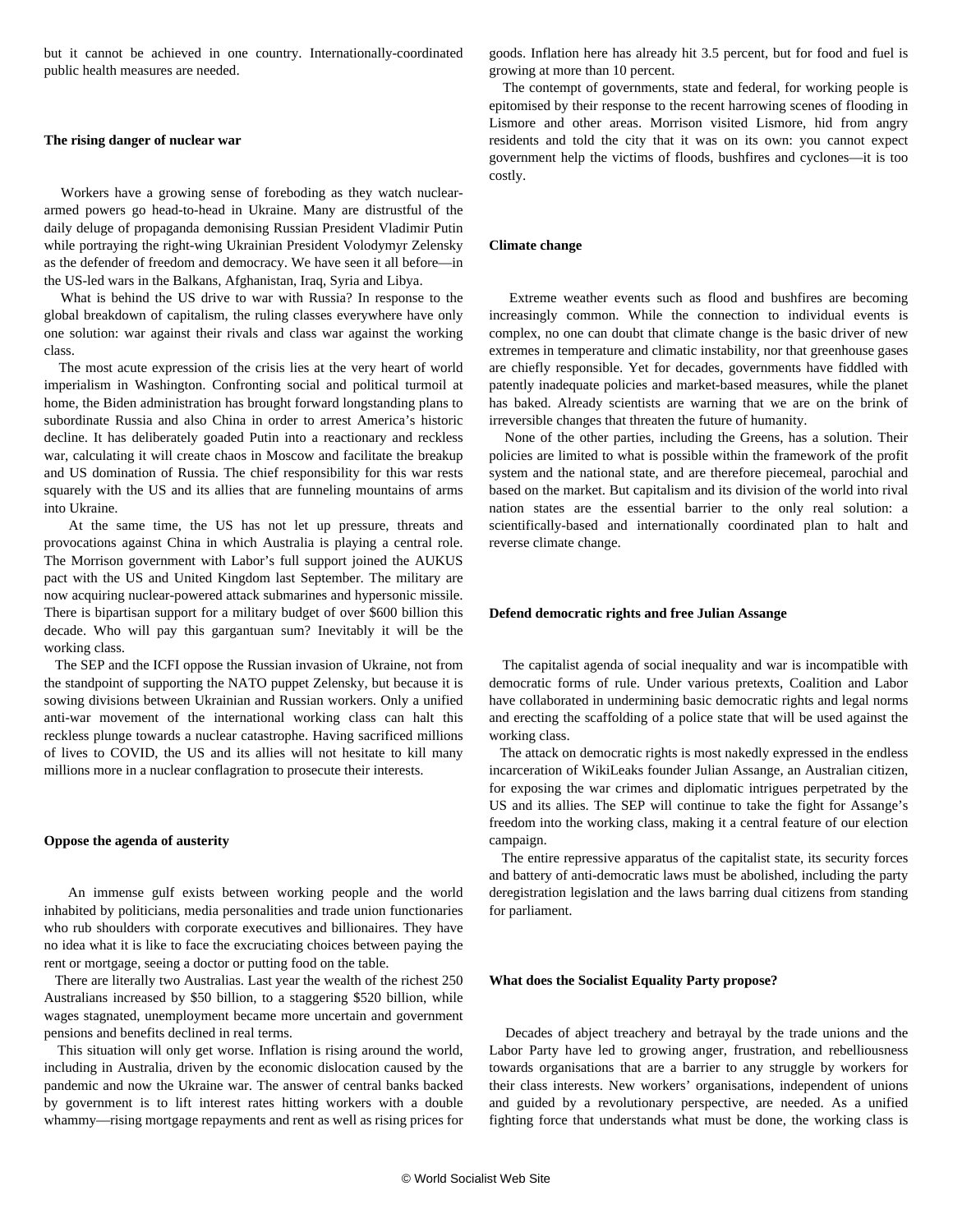more than capable of refashioning society globally from top to bottom to meet the needs of humanity. That is the essence of the fight for socialist internationalism that has terrified the ruling classes ever since it was first developed.

 Our campaign is above all aimed at providing workers with the political weapons and organisational means to fight for their interests. After decades of its suppression by the union apparatus, the class struggle is reemerging in Australia. Nurses and other health workers in New South Wales have shown the way forward, taking their first strike action in over a decade, while teachers, rail workers and a number of other key sections of the working class are engaged in industrial disputes over wages and intolerable working conditions.

 These strikes are part of the first stirrings of an international movement that has already seen strikes and mass protests in Sri Lanka, India and Peru as well as through the Middle East and parts of Africa over surging prices for food and fuel and acute shortages. In North America and Europe, workers have increasingly taken strike action, in some cases in open defiance of the trade unions.

 The SEP has initiated rank-and-file committees among teachers, university staff, postal workers and health workers, independent of the trade unions, to provide the basis to fight the onslaught on their jobs, wages and conditions. We encourage workers to form democratically elected rank-and-file committees in every factory and workplace and working-class suburb as the means to break out of the shackles of the trade unions and to advance their class demands.

 Trade unions no longer defend even the most elementary needs of workers but function as the industrial police for governments and corporations to suppress workers. They rely on the draconian Fair Work legislation put in place by the last Labor government, and supported by the unions, to stand over and menace workers. The abolition of all antistrike laws needs to be an elementary demand of all rank-and-file committees.

 The unification of the working class is the essential means to halt the drive to war, eliminate COVID-19 or arrest climate change. To unify workers, all forms of racism and nationalism must be rejected, and the persecution of refugees and immigrants opposed. Workers must be able to live and work wherever they want with full citizenship rights.

 We advance the following demands to meet the pressing needs of working people:

 • An immediate rise in all pay to compensate for past erosion. Index all wages to the current cost of living and introduce an automatic monthly cost of living adjustment to keep pace with rising expenses.

 • A full-time, permanent job on decent wages and conditions for all who want one. Proper wages and conditions for all part-time and casual workers, including those in the so-called "gig economy." End mandatory overtime, crushing workloads and speedups.

 • A living wage for all those unable to work. End poverty-level payments to the elderly, disabled, and unemployed. Abolish all "mutual obligation" requirements and other degrading measures imposed by Centrelink.

 • Emergency spending measures to eliminate the appalling social conditions confronting Aboriginal people, as a consequence of Australian capitalism's destruction of traditional indigenous societies.

 • End the super-exploitation of young people as cheap casual and contract labor. Immediately cancel all student debt. Provide well-paid highquality traineeships and apprenticeships.

 • Mandatory public health measures in every workplace to help stamp out COVID, including the provision of free N95 masks and PCR tests. Workers not management must decide what is safe. Reinstitute contact tracing, expand isolation and treatment and lockdown of areas of high infection to stop the spread of the virus.

• A vast expansion of public works to provide jobs and repair the

damage done by decades of funding cuts to the public health and education systems. Tens of billions must be allocated to upgrading and staffing schools and hospitals and building new ones to provide free, high quality health care and education to all.

 • Upgrade and extend public transport. Reliable high-speed telecommunications for all, including rural and remote areas.

 • A vast expansion of public housing is needed to end homelessness as part of a broader program to provide affordable housing for all.

 • Take the military out of civilian affairs. Establish a fully funded and staffed national disaster agency to take the necessary steps to prepare for floods and fires, prevent them if possible, and respond immediately if need be. Full income support for those impacted and adequate financial assistance to help them reconstruct their lives.

 A hue and cry will immediately go out from the financial press, corporate CEOs and their political servants: This is unaffordable. But the working class, the source of all wealth in society, must decide what is affordable and what is not.

 Nationalise the banks, finance houses and major corporations under the democratic control of the working class. Seize the colossal wealth of the billionaires. Place production and distribution under democratic workers' control. Halt the squandering of billions on the military and weapons of war.

 These demands inexorably lead to the issue of which class is to hold the reins of power. A workers' government resting on organs created by the working class in its struggles has to be established to reorganise society along socialist lines as part of the fight for socialism internationally.

#### **Build the Socialist Equality Party**

 The SEP is not like other parties. Our ambition is not to establish as many of our members as possible in comfortable seats in parliament. We are based on the principles of socialist internationalism that animated the Russian Revolution and the creation of the first and only genuine workers' state in history. We also stand on the lessons of the political fight waged by Leon Trotsky against the betrayal of the Russian Revolution by the Stalinist bureaucracy that usurped power from the working class. We are part of an international party—the ICFI—that alone defends and fights for the program and perspective that underpinned the Fourth International founded by Trotsky in 1938.

 The SEP calls on workers to vote for our candidates to demonstrate their support for a socialist alternative. None of the issues confronting workers can be resolved through parliament. But if elected, our candidates will use parliament to expose the institution and the grubby manoeuvres of capitalist politicians, and to popularise our program to a broader audience of the working class.

 We urge workers and youth to support our campaign in every way they can. But above all what is needed for the struggles ahead is revolutionary leadership. The history of the last century has demonstrated again and again that without a revolutionary party even the most sizeable and militant of movements of workers ends in defeat. We urge you to [join](/en/special/pages/sep/australia/join.html) and build the SEP as a mass revolutionary party of the workers.

**Contact the SEP:**

Phone: [\(02\) 8218 3222](tel:+282183222) Email: [sep@sep.org.au](mailto:sep@sep.org.au) Facebook: [SocialistEqualityPartyAustralia](https://www.facebook.com/SocialistEqualityPartyAustralia) Twitter: [@SEP\\_Australia](https://twitter.com/SEP_Australia) Instagram: [socialistequalityparty\\_au](https://www.instagram.com/socialistequalityparty_au/) TikTok: [@SEP\\_Australia](https://www.tiktok.com/@SEP_Australia/)

*Authorised by Cheryl Crisp for the Socialist Equality Party, Suite 906,*